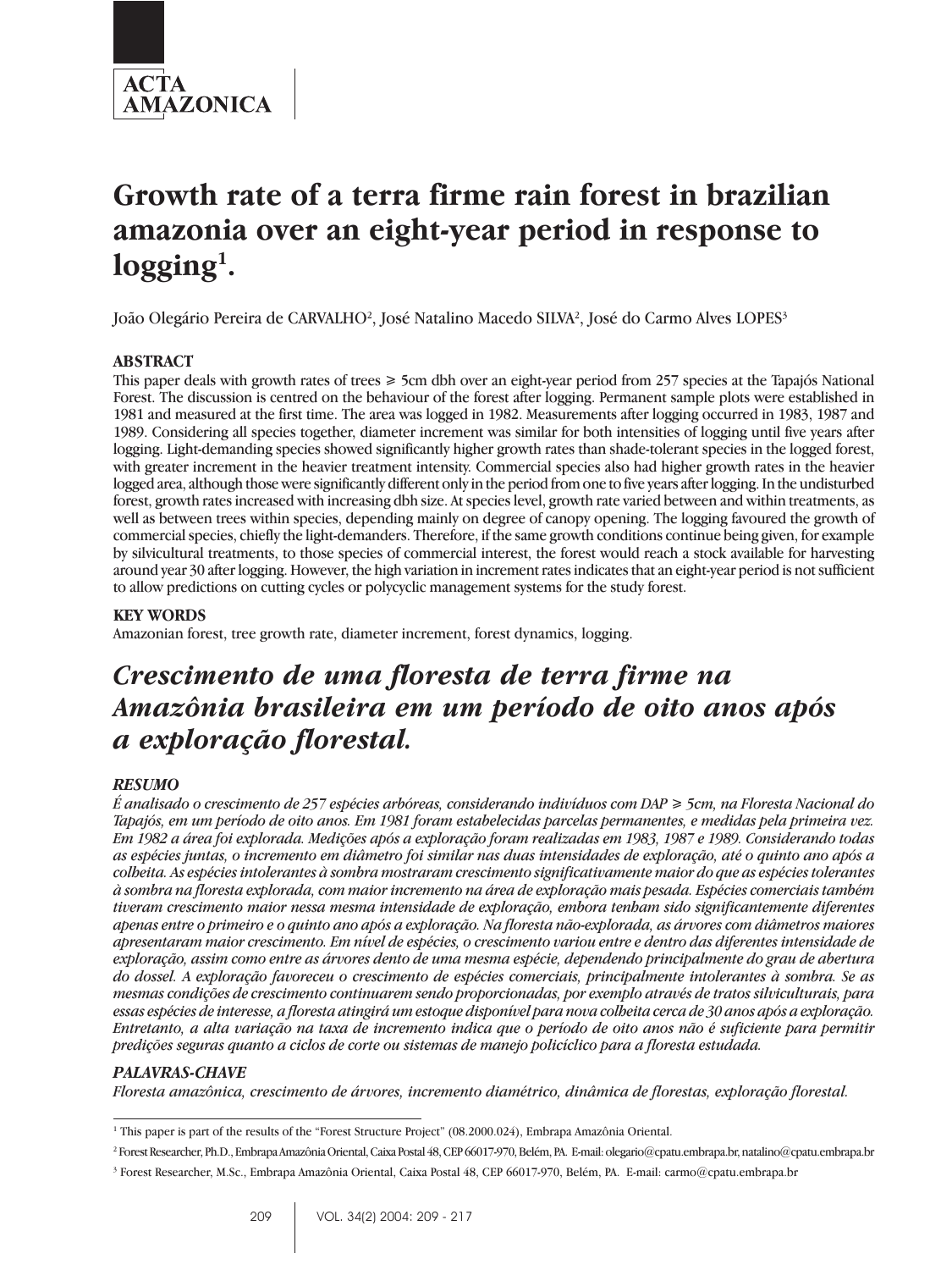

# **INTRODUCTION**

Data on ingrowth, mortality and diameter increment are needed for predicting future stand tables in tropical rain forest. Growth rate is one of the paramount factors to be taken in account in forest management planning. There are many different opinions about correlation between growth rate and mortality. Mervart (1972), Nicholson (1979) and Swaine (1990) reported that slower growing trees show a higher mortality with time. Rai (1981) studied two tree species in the wet evergreen forests of the Western Ghats, India, and found that the faster growing species had an annual mortality of 1.62% and the lower had 1.96%. On the other hand in mixed indigenous forests in Peninsular Malaysia, Tang & Wan-Razali (1981) noted that slower growing species had intermediate mortality rates, and both the highest and the lowest rates were observed on the two fastest growing species. Singh (1981), in wet evergreen tropical forests in India, found an unweighed mean mortality of 1.11% for 30 species. He analyzed data over a 15-year period and observed no correlation between growth rate and mortality. Also Silva (1989) reported practically no relationship between these variables in a logged area in Brazilian Amazonia over a six-year period.

The aim of this paper is to analyze the growth rates of trees  $\geq 5$ cm dbh from 257 species at the Tapajós National Forest over an eight-year period. The discussion will be centred on the behaviour of the forest after logging, compared to the undisturbed area, in order to answer some questions which will give valuable information in making decisions about the silvicultural system to be adopted in the Brazilian Amazonia. The following main questions should be answered: Is the logging favourable to grow species of any ecological group? What is the effect of logging on the growth and dynamics of species of economic interest?

# MATERIAL AND METHODS

#### The study area

The study area is in Tapajós National Forest  $(2^{\circ} 40' \cdot 4^{\circ})$ 10'S, 54o 45' - 55o 30'W) near kilometer 114 of the Santarém-Cuibá Road (BR 163) in the municipality of Belterra, State of Pará, Brazil. Tapajós National Forest area is about 600,000 ha at an altitude of *c*. 175 m above the sea level. The climate is classified by Köppen as Ami, mean annual air temperature is *c*. 25ºC, mean relative humidity is 86% (76-93%), mean annual rainfall is 2110 mm with high rainfall from March to May, and low rainfall from August to November (Carvalho, 1982). The topography is mostly level or slightly rolling. Soil is alic to moderate yellow latosol with heavy clay texture (60-94% clay), with inclusions of concretionary yellow latosol, derived from clay stone (Fundação de Pesquisas Florestais do Paraná, 1986). Following the general pattern for the soils of *terra firme* Amazonian forests, it is low in nutrients. Dubois (1976) classified the forest type as zonal primary high *terra firme* forest without *babaçu* palm (*Orbygnia barbosiana* Burret).

#### **METHODS**

The research was set up in 1981 by carrying out 100% pre-logging forest inventory of trees  $\geq 45$ cm dbh in 144 ha. At the time of the initial inventory, all lianas were cut and 48 permanent sample plots were established and measured for the first time within the 144 ha. In 1982 the area was logged. The subsequent measurements took place in 1983 - one year after logging, 1987 - five years after logging and in 1989 - seven years after logging. A 36 ha unlogged control area with 12 permanent plots was established in 1983. It was first measured then and later in 1987 and 1989.

The forest structure was similar in both the T1 and T2 areas before logging and in the control block (Carvalho, 1992). The experienced Embrapa research team carried out logging. Chainsaws were used for cutting. An attempt was made at directional felling and a wheeled skidder was used, operating in trails planned and previously opened by a bulldozer. Particulars of each treatment are as follows:

T1 - this treatment consisted of cutting trees of 38 species  $\geq 45$ cm dbh. This dbh limit was applied because it is the minimum permitted by the Brazilian Forest Law for felling trees in natural forests. The 38 species were selected from a list of commercial species in the regional timber market based on their abundance, basal area, and timber volume recorded in a previous forest inventory carried out in the study area (Silva *et al*., 1985). In this treatment, 14 trees ha-<sup>1</sup> were cut  $(69m^3 \text{ ha}^1)$ .

T2 - cutting of trees of the same 38 commercial species as in T1 but  $\geq 55$ cm dbh. This diameter limit was applied because generally the sawmills in the Tapajós region are set to use logs  $\geq 45$ cm diameter. The top diameter of a bole might only measure 45cm if its dbh is at least 50cm, although this varies from one species to another. The decision to take 55cm as the cutting limit assumed that all trees felled would have a diameter greater than 45cm at any part of their bole. This does not allow for any loss of timber, which occurs, with trees of 45cm dbh, which is the traditional cutting limit in Amazonia. In this treatment, 11 trees ha<sup>-1</sup> were cut (78 $m<sup>3</sup>$  ha<sup>-1</sup>).

T0 - the control area remained in its natural untreated condition.

The statistical design of the treatments constituted four randomized blocks. Each treatment was replicated four times, with one 9 ha treatment plot per block. The control was a separate block also divided into four plots, each of 9 ha. Each plot was sub-divided into nine 1 ha quadrats. Three of which were selected at random. A 50 m x 50 m permanent sample-plot was set in the center of each. Following the procedure of Silva & Lopes (1984), each permanent sampleplot was further divided into 25 subsample-plots of 10 m x 10 m and marked with permanent top-red-painted stakes.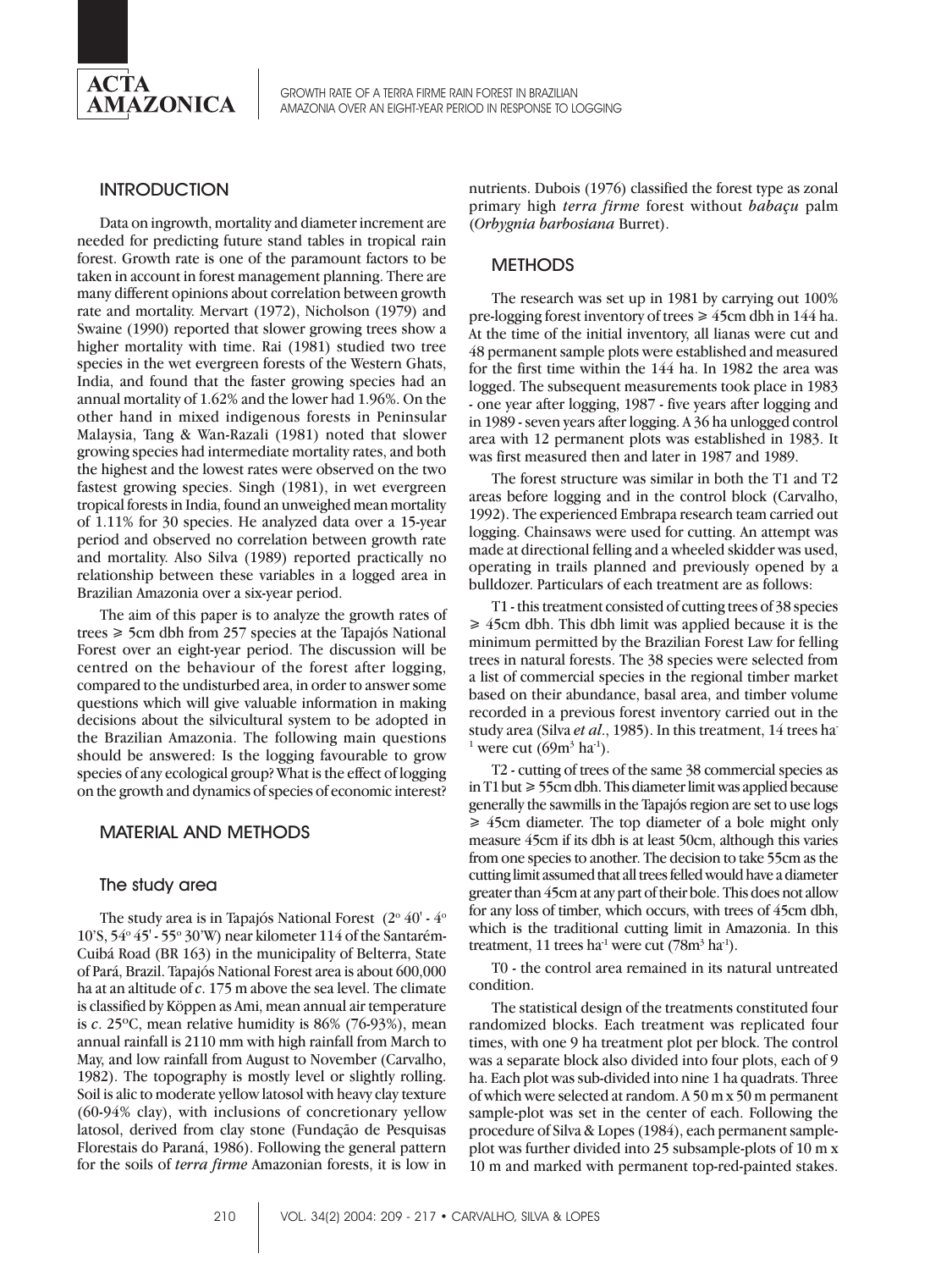

GROWTH RATE OF A TERRA FIRME RAIN FOREST IN BRAZILIAN AMAZONIA OVER AN EIGHT-YEAR PERIOD IN RESPONSE TO LOGGING

All individuals  $\geq 5$ cm dbh were number-tagged, identified and measured. In total, each treatment was applied over 36 ha, and included 3 ha of measured sample-plots.

The guidelines proposed by Synnott (1979) and Whitmore (1989b) for the measurement of the permanent sample-plots in tropical rain forests were followed. Further procedures in measurement were based up on Hutchinson (1982) and Silva & Lopes (1984), described also in Silva (1989). The main guidelines or procedures are: diameter of trees  $\geq 5$ cm dbh was measured at breast hight (dbh) or above the buttress; the point of measurement was marked at the first assessment with a painted half ring, renewed if necessary at the subsequent measurements. In buttressed trees, the point of measurement was sometimes several meters high, particularly in the case of *Couratari oblongifolia*, whose buttress easily reaches more than 5 meters in height. Saplings (individuals 2.5 – 5.0cm dbh) received consecutive numbers in the field sheets but were not number tagged in the forest. Records were made of the stem quality, vernacular and botanical identification, wood quality group and dbh size. Diameter of seedlings (individuals between 30cm height and 2.5cm dbh) were not recorded. The number of plants per species was counted. Other variables also described in Silva and Lopes (1984), such As crown illumination, crown form, stem lean and stability, injury, decay, woody climbers competition, forest classes and leading desirable, were recorded, but they were not analyzed in the present study.

Individual trees were identified by their vernacular names in the forest. Botanical specimens were collected from less common trees for later identification in the Embrapa Herbarium. Whenever possible, identification was made to the species level (Carvalho, 1992). Species were classified by their wood quality group and ecological class (light-demanding or shade-tolerant species). The wood quality groups were: commercial - species presently sold in the national or international market; potential - species likely to be sold in the near future, mainly on account of their wood properties; noncommercial - species not marketable, or species whose wood is not yet sufficiently known. This classification was based on wood characteristics and timber markets in Brazil and abroad, according to Instituto... (1980, 1981, 1988), SUDAM (1981), Silva (1989) and Teixeira *et al.* (1988).

The species were further classified as light-demanding or shade-tolerant species, based on the requirement of their seedlings for solar radiation observed casually in the field during the study period (Carvalho, 1992), and according to distinguishing characters (seed size, early or late production of seed, seed dispersion, dormant or orthodox seed, seedling carbon-fixation, growth rate, wood color, wood density, among others) suggested by Swaine & Whitmore (1988) and Whitmore (1989a, 1990).

Analyses of variance were used to compare the treatments T1 and T2, and logged and unlogged forests. Initially, two-way analyses of variance were performed, as a randomized block design. Since there were no significant

differences between the blocks (p>0.05), one-way analyses of variance were applied in each case.

#### RESULTS AND DISCUSSION

#### Diameter increment

Mean diameter increment for trees  $\geq 5$ cm dbh from 257 species was very similar between the two treatments in the logged forest for the eight-year study period, averaging 0.37cm year<sup>1</sup> after logging of trees  $\geq 45$ cm dbh and 0.36cm year<sup>1</sup> after logging of trees  $\geq 55$ cm dbh. No significant differences were found between the two logging intensities during the entire study period; however, some slight differences were observed between the treatments over shorter periods, i.e. from one measurement to the next. Considering only the period from year 5 after logging to the end of the study period, growth rate differed significantly between the two logging intensities (Fig. 1a). Comparing the treatments in the logged forest to the unlogged, the growth rates were significantly different over the study period, with the unlogged forest showing an increment of only  $0.20$ cm year<sup>1</sup>, as would be expected from the different forest conditions.

Although in fact agreeing with the statement of Silva (1989) that 'it is very difficult, not to say almost impossible, to compare growth rates from different tropical rain forests in the world' due to many factors, quoted by him, affecting plant growth, some studies were chosen to be mentioned in this paper for simple comparisons. Silva (1989) found a mean diameter increment of 0.50cm year<sup>1</sup> for trees  $\geq 5$ cm dbh during a six-year period (1981-1987) in an over logged area, also at the Tapajós National Forest. This rate was higher than that found in the present study. Alder (1983) also found higher rates for disturbed or secondary humid tropical forests. He compared data from twelve different studies in seven countries, from all of which, he presented a mean diameter increment of  $0.52$ cm year<sup>1</sup>. He also stated that mean rates of diameter increment in the mixed forests of the humid tropics range from  $0.1$  to  $0.8$ cm year<sup>1</sup> for groups of species.

In the same plots studied by Silva (1989) but in the period 1992-1997, Costa *et al*. (2004) found a mean diameter increment of  $0.25$ cm year<sup>1</sup> and in the period 1981-1987 they found 0.30cm year-1 that was equal to that found by Silva *et al*. (1995) in 1981-1992, also in the same plots. These rates are lower than that found in the present study (0.37cm year<sup>1</sup>).

In general, light-demanding species showed significantly higher growth rates than shade-tolerant species in both logging intensities; their increment was greater after logging  $\geq 45$ cm dbh (Fig. 1c,d). Over the period, only from before logging to one year after logging (1Y) there was no significant difference in increment found between the two ecological groups. There were eight light-demanding among ten species with higher increment over the period in both treatments. It is worth noting that only one species, *Parkia*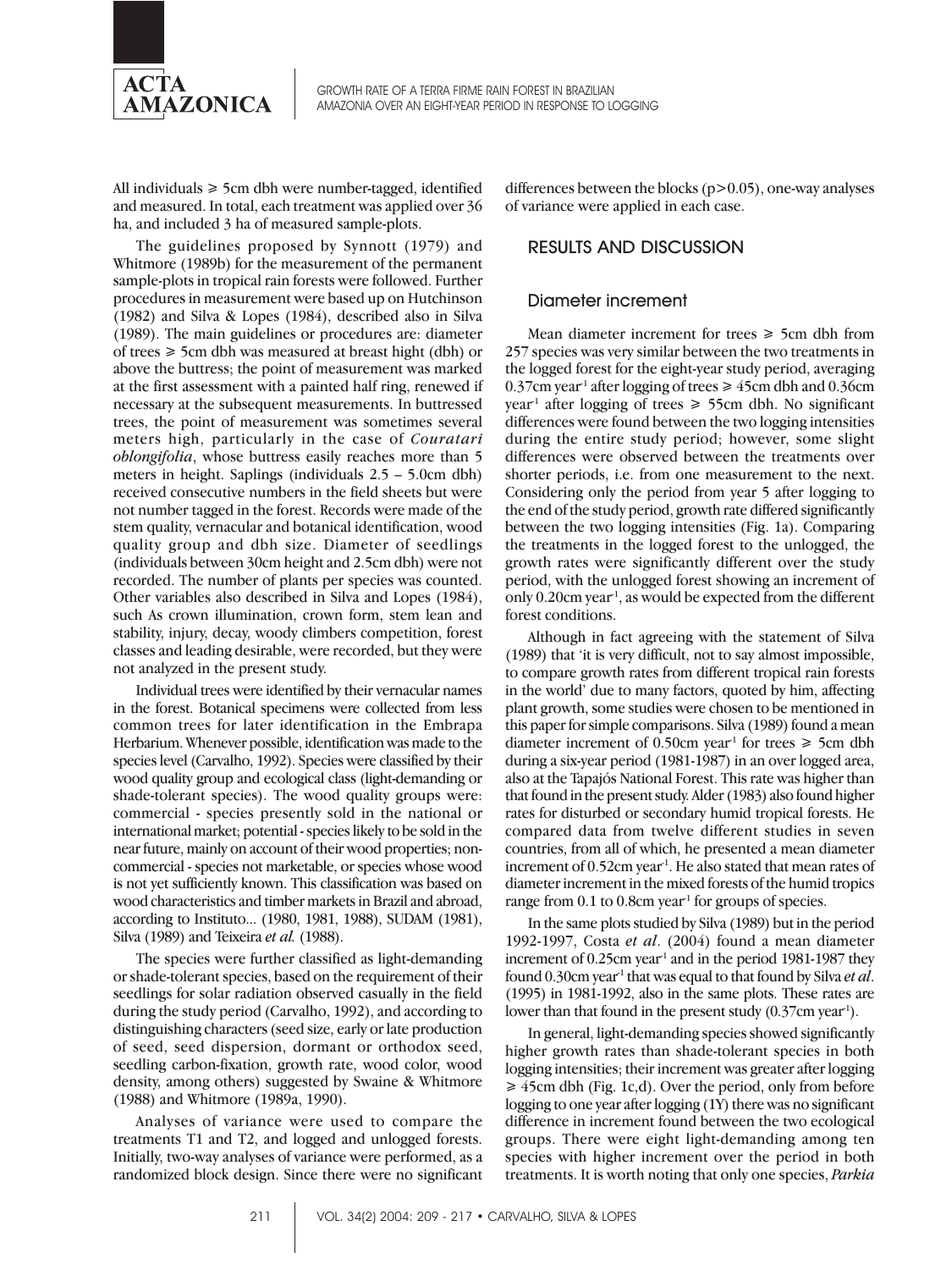

*gigantocarpa*, was common to the ten with higher increment in both treatments. Most growth studies in tropical forests have demonstrated that light-demanding species were the fastest growing (see Lieberman & Lieberman, 1987; Manokaran & Kochummmen, 1987; Silva, 1989; Silva *et al*., 1996 and Costa *et al*., 2004, among others).

Commercial species also showed higher growth rate after logging  $\geq 45$ cm dbh than after logging  $\geq 55$ cm dbh (Fig. 1c,d), but significantly different only in the period from one to five years after logging. The shade-tolerant *Carapa guianensis, Manilkara huberi* and *Virola melinonii* and the light-demanding *Hymenaea parviflora, Parkia multijuga* and *Terminalia amazonica* were the commercial species with high increments in both logging intensities.

Trees were divided into three size groups according to dbh. Individuals of  $5cm \leq$  dbh 25cm formed the small group, those of  $25 \text{cm} \leq \text{dbh} < 45 \text{cm}$  were placed in the medium group, and all those of dbh  $\geq 45$ cm were considered in the big size group. No significant differences were found between the size classes in the logged area, except for small trees in the first year after logging  $\geq 55$ cm dbh, and for medium trees in the fifth year after logging  $\geq$ 55cm dbh. Small size trees, which in general belong to the understorey, grew slowly over the period with a peak, in the logged area, from year 1 to year 5 after logging. Medium sized individuals had a medium increment with a decline in the period between year 1 and year 5 after logging. On the other hand, significant differences were found in the





a) Diameter increment over the study period

b) Diameter increment in the unlogged area



**Figure 1 <b>-** Diameter increment for species groups of trees  $\ge 5$  cm dbh over an 8-year period in Brazilian Amazonia. T1 = logging  $\ge 45$ cm dbh, T2 = logging  $\ge 55$  cm dbh, T0 = unlogged forest, 1y = 1 year after logging ..., 2M = 2<sup>nd</sup> measurement ...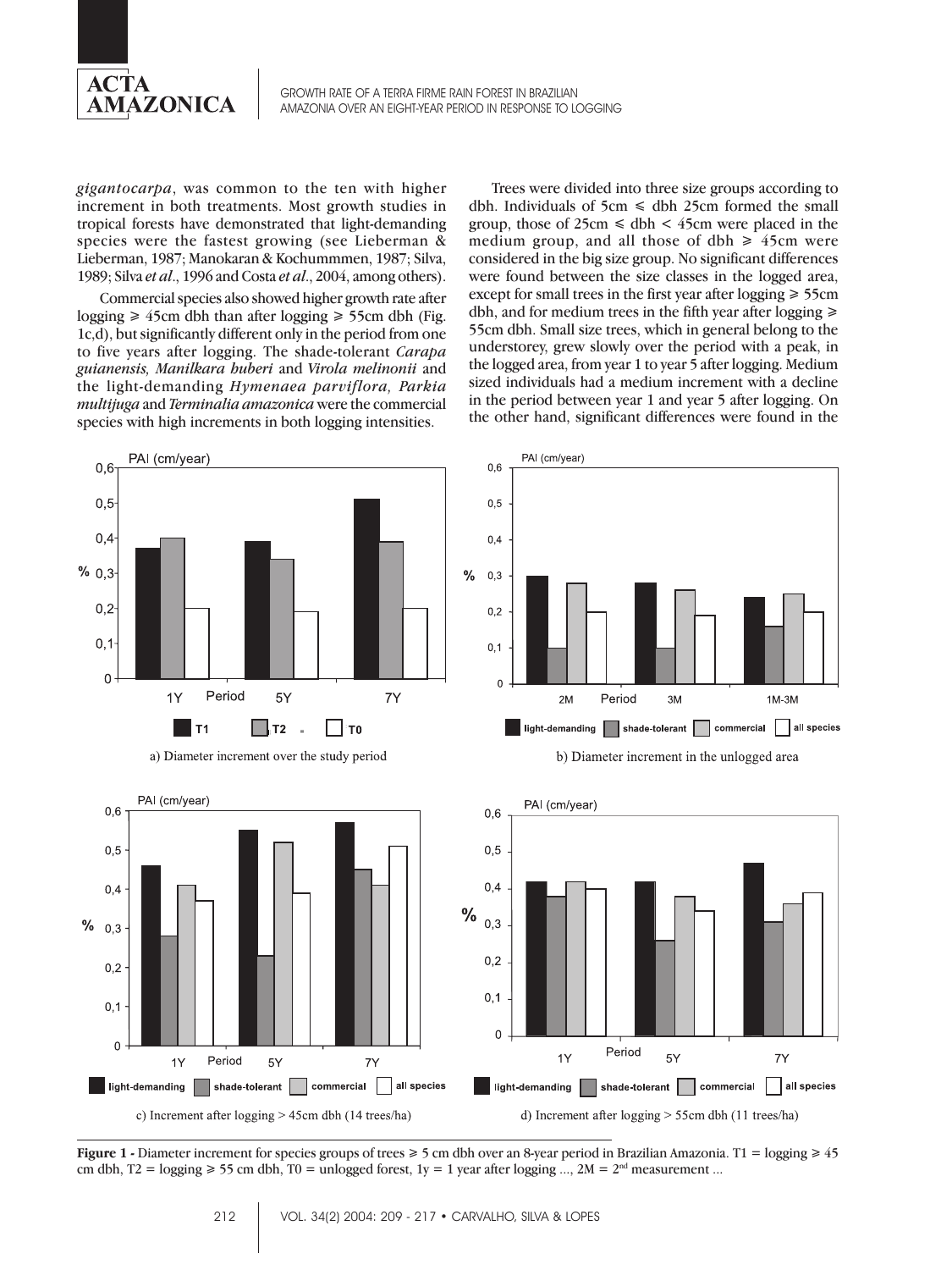

GROWTH RATE OF A TERRA FIRME RAIN FOREST IN BRAZILIAN AMAZONIA OVER AN EIGHT-YEAR PERIOD IN RESPONSE TO LOGGING

unlogged area, where small size trees showed lower growth rates, while medium trees had medium increment and large individuals higher increment (Fig. 2). The highest increments occurred in the largest trees, as has been reported in many other growth studies elsewhere (see Miller, 1981; Connell *et al*., 1984; Weaver, 1986; Lieberman *et al.*, 1985; Lieberman & Lieberman, 1987; Silva, 1989, among others). According to Swaine *et al*. (1987) 'this results from four confounded sources: (1) larger trees are more likely to have their crowns in full sunlight, (2) larger trees have greater net production (bigger crowns), (3) slow-growing individuals are more likely to have been eliminated when small and (4) larger tree size classes exclude understorey species which typically have lower growth rates'. This statement may not be valid for recently logged forests, as seen in the present study, where all tree size classes have similar light conditions.

Diameter increment by dbh classes displayed very similar curves between the treatments in the logged forest and also between these and the unlogged area, up to class  $7 (65cm \leq dbh < 75cm)$ . The larger classes showed higher growth rates, but there were different trends, although these were not significant. This was due to the logging, which left only a few trees in those high dbh classes, and also changed the conditions of the forest. The unlogged forest showed similar increment for each period studied separately and for the entire period. Significant differences in diameter increment by dbh class were found only in the two smaller classes (5cm - 25cm dbh) between logged and unlogged forest. In the present study, taking into account the mean annual diameter increment in each treatment, trees from dbh class  $3$  (25cm  $\le$  dbh  $<$  35cm) will reach the cutting limit (dbh  $\geq 45$ cm) at year 27 after logging at the heavier intensity, while trees from dbh class  $4$  (35cm  $\le$  dbh  $<$  45cm) will attain the limit (dbh  $\ge$  55cm) at year 28 after logging in the lighter logged area.

Differences in increment between the two logging intensities in the first period, one year before logging (BL) and year 1 after logging (1Y), resulted mainly from growth of *Parkia gigantocarpa, Tachigalia myrmecophylla* and *Sloanea* spp. in dbh class 8 (75cm  $\le$  dbh  $<$  85cm) after logging \$ 45cm dbh, and also *Swartzia acuminata* in classes 10 (95cm  $\le$  dbh  $<$  105cm) and 11 (dbh  $\ge$  105cm). In the second period, from year 1 to year 5 after logging (1Y-5Y), the differences again were due to those species in the more intensive logging and also because of a tree of *Swartzia acuminata* that moved from class 10 to 11 in the less intensive logging. In the last two years of the study period, from year 5 to year 7 after logging (5Y-7Y), the species mostly responsible for these slight changes were *Enterolobium schomburgkii, Parkia gigantocarpa, Sloanea spp., Swartzia acuminata* and *Chimarris turbinata*, which showed higher increment after logging  $\geq 45$ cm dbh from dbh class 8 to 11. Also after logging  $\geq 55$ cm dbh, the increment curve showed a peak in dbh class 10 due to the change of a *Brosimum obovata* tree from dbh class 9.











c) Diameter increment in the unlogged forest

Figure 2 - Diameter increment of trees  $\geq 5$  cm dbh for three dbh size classes (5-25 cm dbh; 25-45 cm dbh; dbh  $> 45$  cm) over an 8year period in Brazilian Amazonia. T1 = logging  $\geq 45$  cm dbh, T2  $=$  logging  $\ge$  55 cm dbh, T0 = unlogged forest, 1y = 1 year after logging  $..., 2M = 2<sup>nd</sup>$  measurement ...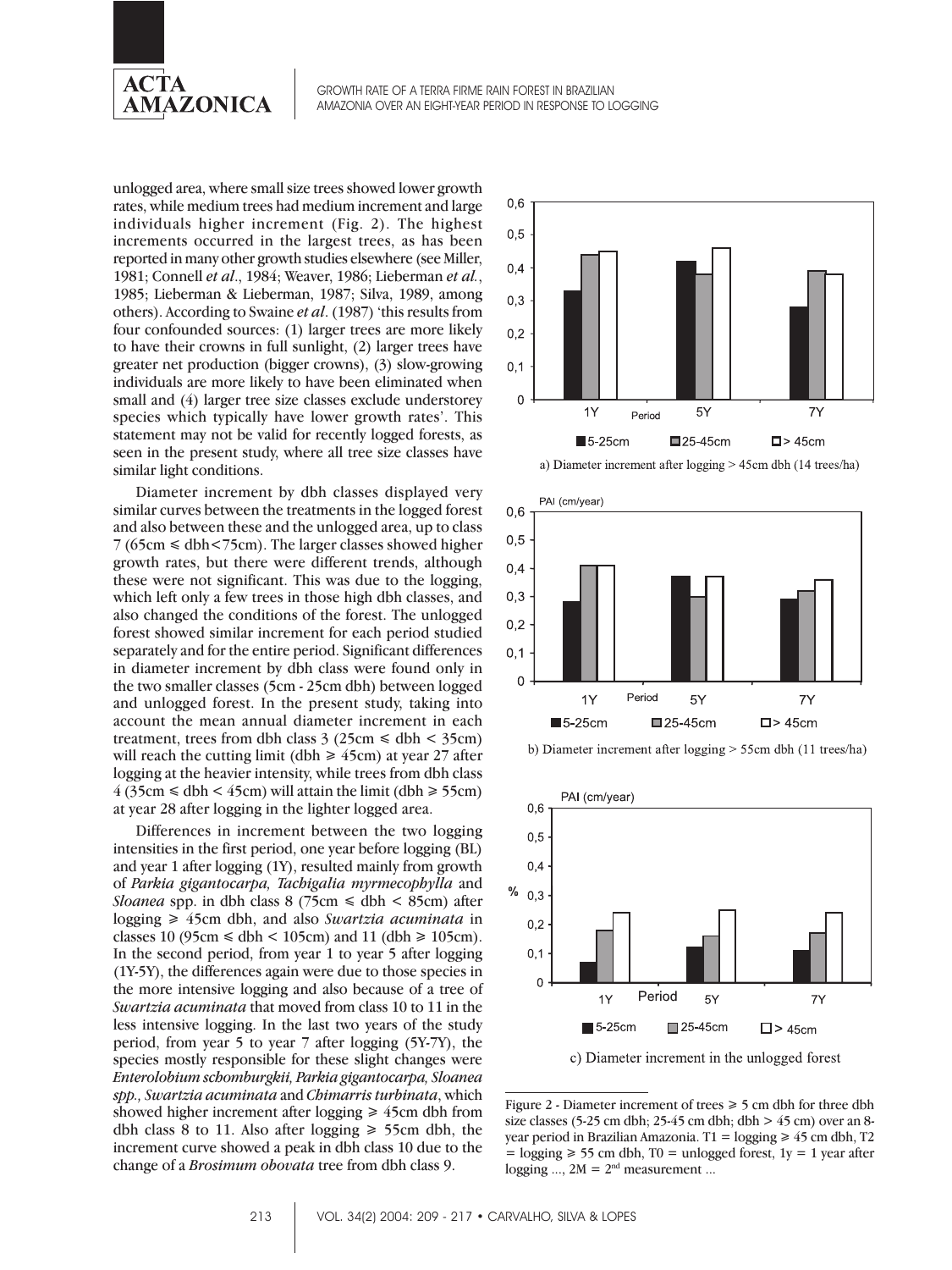

The growth rate in the unlogged forest showed some changes in the higher dbh classes in the first period. But the increment curve was very similar between the second period (2M-3M) and the entire study period (1M-3M). However, the unlogged forest was also dynamic. The mean growth rate of 0.20cm year<sup>-1</sup> was higher than 0.14cm year<sup>-1</sup> found by Gomide (1999) in a primary rain forest in Amapá State, Brazilian Amazonia, but lower than the mean 0.26cm year-1 found by Lieberman *et al*. (1985) in a primary wet forest in La Selva, Costa Rica, though the fast-growing trees in the present study showed increments in the range of  $0.50$  - 2.00cm year<sup>1</sup> that they stated for 'relatively fastgrowing trees in wet tropical forests'.

Considering the eight-year study period, the periodic increment curves show that lower growth rates were found for trees in lower dbh classes (trees < 25cm dbh), in both logged and unlogged forests. Their increment curves were similar, except for two peaks after logging  $\geq 45$ cm dbh. The first happened in class 8 (trees 75 - 84.9cm dbh), owing to high increment of *Parkia gigantocarpa* and *Sloanea* spp., and the second in class 10 (trees 95 - 104.9cm dbh) due to *Swartzia barchirrachis* and *Chimarris turbinata*. Those species in class 8 are light-demanding, while those in class 10 are shade-tolerant.

Variations in diameter increment between species within treatments were wide (CV=88% in the more intensive logging, 67% in the less intensive logging, 98% in the unlogged area. Diameter increment likewise varied between trees within species reflecting 'the great difference in the extent of crown illumination and other growth conditions of individual trees, which may be affected by genetic differences as well', as suggested by Swaine *et al.* (1987) and by Begon (1984), who said that 'individuals even within a population differ from one another in their genotypes, and in the phenotypic manifestations of these genotypes'. For that reason, Mervart (1972, 1974) was concerned about the use of increment and mortality for predicting stand tables. Kio (1978) recommended that proper management and silvicultural techniques should create conditions under which some individual trees would attain growth rates approaching the maximum recorded for the species.

In both logged and undisturbed forest, more than 60 species showed growth rates above the general mean. The five species with the highest increment after logging  $\geq 45$ cm dbh were *Alexa grandiflora, Miconia spp., Goupia glabra, Stryphnodendron pulcherrimum,* and *Swartzia acuminata*. In the less intensive logging (trees  $\geq 55$ cm dbh) they were *Bixa arborea, Cecropia obtusa, Dipteryx odorata, Sclerolobium chrysophyllum* and *Sclerolobium guianensis*, and in the unlogged area they were *Caryocar glabrum, Enterolobium schomburgkii, Goupia glabra, Jacaranda copaia* and *Qualea paraensis*. Nearly 50 species showed dbh increment lower than  $0.20$ cm year<sup>1</sup> in the logged area, mainly those understorey species such as *Ambelania grandiflora, Anona montana, Clavija lancifolia, Diospyros tetandra, Eugenia sp., Randia armata* and *Talisia* spp., among others.

Each species has a particular development in diameter growth. There are various different groups of increment curve patterns for species in the undisturbed forest. But after logging, many species, mainly light-demanding, changed their curve pattern strongly. Examples of those changes were the species *Piptadenia suaveolens* and *Apeiba burchellii*. The first had a very small increment in the lower diameter class  $(5cm \le dbh < 15cm)$  in the unlogged forest, with a peak in class  $3(25cm \leq dbh \leq 35cm)$ , declining slightly in the higher classes, but in the logged area increment was higher for trees < 25cm dbh, then very little for trees 25-65cm dbh and very high for large trees. *Aniba burchellii* showed similar increment for trees < 25cm dbh in both logged and unlogged areas, while trees > 25cm dbh had a very small increment in the unlogged area, but very high in the logged forest. On the other hand, light-demanding species such as *Bixa arborea* and *Neea floribunda* showed a similar trend in both logged and unlogged forests.



**Figure 3 –** Diameter increment by dbh classes of two lightdemanding species over an 8-year period in Brazilian Amazonia. T1 = logging  $\geq 45$ cm dbh (14 trees/ha); T2 = logging  $\geq 55$ cm dbh  $(11$  trees/ha); To = unlogged area.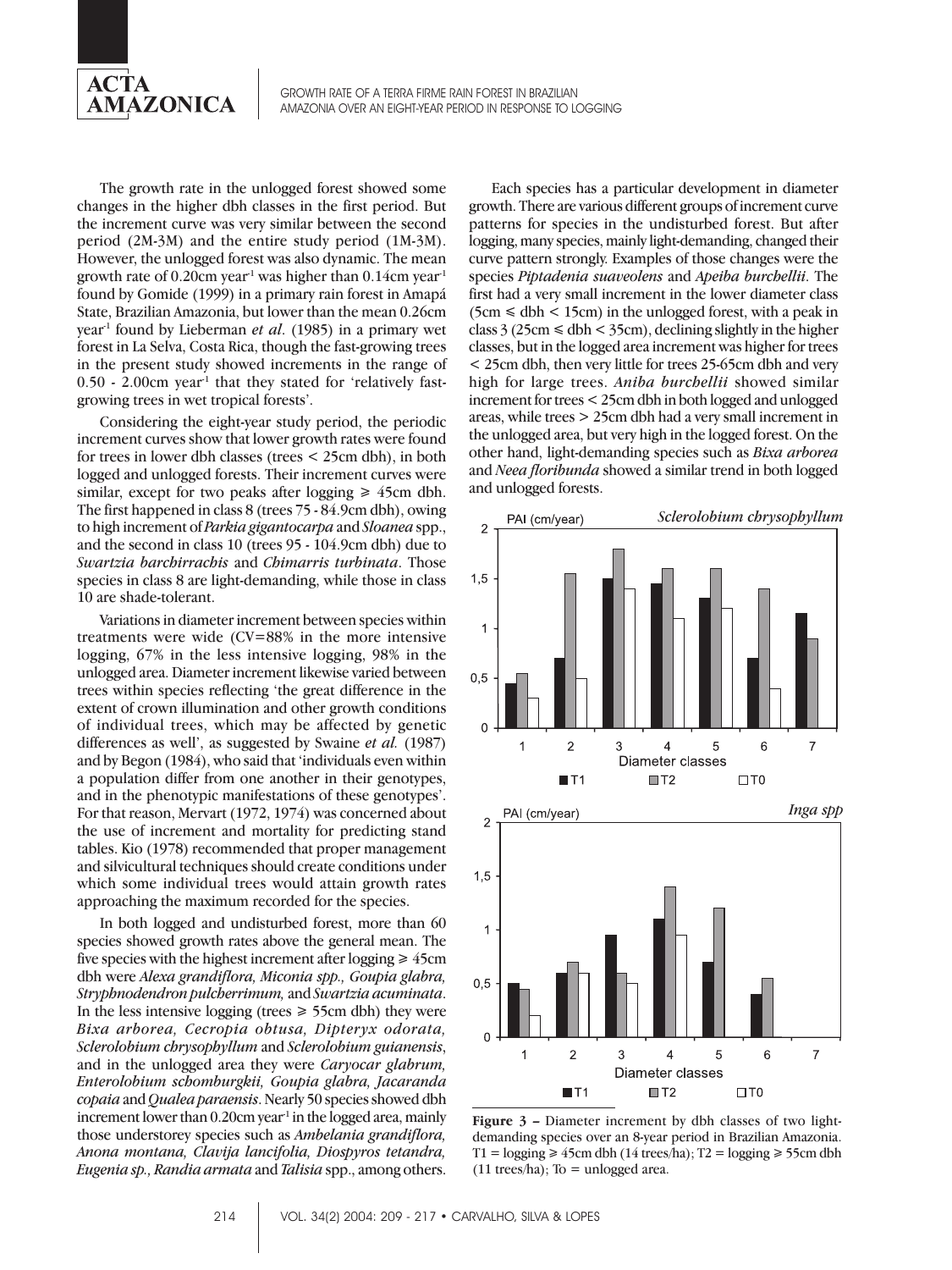

Some shade-tolerant species such as *Manilkara huberi* and *Parkia multijuga* showed similar dbh increment curves in both forest conditions, but with low growth rate in the unlogged and very high in the logged. Other shade-tolerant species such as *Geissospermum sericeum* and *Iryanthera juruensis* showed similar dbh growth trend and similar increment rates in both logged and unlogged areas. Fig. 3 shows diameter increment by dbh class of two lightdemanding species, which represent the trend of many species of this ecological group. *Sclerolobium chrysophyllum* showed similar curves for the logged and unlogged forests, with higher increment in trees 15-55cm dbh, with a peak on dbh class  $3$  (25cm  $\le$  dbh  $<$  35cm). *Inga* spp. showed higher increment on trees 35-45cm dbh, and the peak was on dbh class  $4$  (35cm  $\le$  dbh  $<$  45cm). Significant differences between logged and unlogged forest were found only in the first dbh class for both species (Fig. 3). A notable number of lightdemanding species, represented by those in Fig. 3, had higher increment in the medium dbh size trees, while the rates in the larger diameter trees were still higher than those of the smaller individuals. This tendency was noted in both logged and unlogged forests.

The response of most of the shade-tolerant species were well represented by those of *Pouteria bilocularis* and *Carapa guianensis*, as shown in Fig. 4. Increment rates of both species were greater for trees 25-55cm dbh in the unlogged forest, but some differences occurred in the logged area. Comparing the logged and unlogged areas, the response of *Pouteria bilocularis* showed significant differences in dbh classes 1, 2, 4 and 5, while that of *Carapa guianensis* differed in all classes except 5 (45 - 55cm), as seen in Fig. 4. Increment of *Carapa guianensis* was also significantly different between the treatments in the logged forest, in all dbh classes except 3 (25 - 35cm). The greater increment of *Pouteria bilocularis* occurred for trees of 15-25cm dbh in the logged area; trees > 25cm dbh responded similarly to those in the unlogged forest. In contrast, *Carapa guianensis* showed a different increment curve for each treatment. Under heavier logging, its growth rate increased with increasing tree diameter, while in the lighter logging, growth increased up to class  $3$  (25cm  $\le$  dbh  $<$  35cm), then decreased with increasing diameter size. Its pattern of increment in the unlogged forest represented the most

common tendency for shade-tolerant species in the undisturbed forest. In the logged forest, many shade-tolerant species had higher increments in the medium and large size classes (e.g. *Carapa guianensis*), but others showed high growth rates in the smaller classes (e.g. *Pouteria bilocularis*).

The 40 ecologically most important species, according to their Importance Value Indices (Carvalho, 2000) showed mean diameter increment rates (T1 =  $0.42$ cm year<sup>1</sup>, T2 =  $0.39$ cm year<sup>-1</sup>) above the average found for all species together in the logged forest. But their mean increment in the undisturbed area  $(0.18cm \, year^1)$  was lower than for the



**Figure 4** – Diameter increment by dbh classes of two shade-tolerant species over an 8-year period in Brazilian Amazonia. T1 = logging  $\geq 45$ cm dbh (14 trees/ha); T2 = logging  $\geq 55$ cm dbh (11 trees/ ha); To  $=$  unlogged area.

Table 1 - Periodic annual diameter increment - PAI (cm year<sup>1</sup>) of the 40 ecologically most important species by ecological and wood quality group. CV = coefficient of variation  $(\%)$ , N = mean number of trees per species.

| Species Group   | Logging > 45cm |     |    | Logging > 55cm |     |    | Unlogged forest |    |    |
|-----------------|----------------|-----|----|----------------|-----|----|-----------------|----|----|
|                 | PAI            | CV  | N  | PAI            | CV  | N  | PAI             | CV | N  |
| Light-demanding | 0.90           | 84  | 65 | 0.82           | 85  | 57 | 0.36            | 69 | 40 |
| Shade-tolerant  | 0.28           | 37  | 41 | 0.26           | 43  | 44 | 0.13            | 47 | 55 |
| Commercial      | 0.47           | 37  | 31 | 0.43           | 37  | 36 | 0.28            | 82 | 22 |
| Potential       | 0.39           | 62  | 28 | 0.41           | 75  | 30 | 0.20            | 84 | 42 |
| Non-commercial  | 0.42           | 136 | 61 | 0.36           | 138 | 59 | 0.15            | 77 | 67 |
| All species     | 0.42           | 106 | 47 | 0.39           | 105 | 47 | 0.18            | 85 | 52 |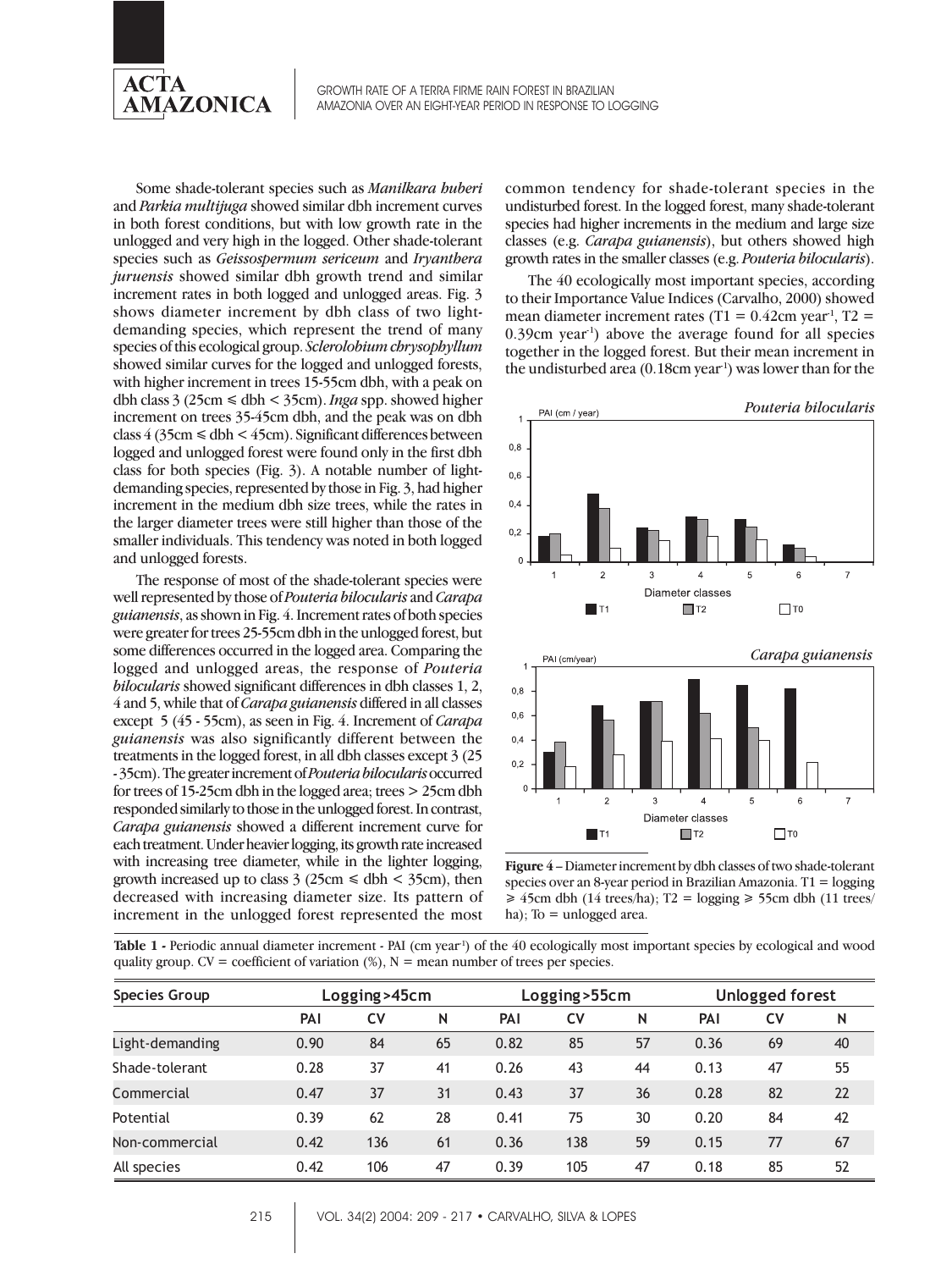

total number of species. Considering the ecological groups, the light-demanding species had growth rates about three times higher than the shade-tolerant species; and taking into account the wood quality groups, the commercial species grew faster than the potential and the non-commercial groups. Table 1 summarises the figures for diameter increment of the 40 ecologically most important species in the study area by ecological and wood quality groups.

# **CONCLUSION**

Considering all species together, diameter increment was similar for both intensities of logging until five years after logging. Those after logging  $\geq 45$ cm dbh then showed a significantly higher increment until the end of the study period. Light-demanding species showed significantly higher growth rates than shade-tolerant species in the logged forest, with greater increment in the heavier treatment intensity. Commercial species also had higher growth rates in the heavier logged area, although those were significantly different only in the period from one to five years after logging.

In the undisturbed forest, growth rates increased with increasing dbh size. Large trees showed the greatest diameter increment during the entire study period. The increment of medium trees was intermediate, and the lowest increment rates were found in small trees from understorey species. In the logged forest, no significant differences in increment were found between size classes, except for small trees one year after logging  $\geq 55$ cm dbh, and for medium trees five years after logging. This probably occurred because all tree size classes experienced similar light conditions.

At species level, growth rate varied between and within treatments, as well as between trees within species, depending mainly on degree of canopy opening, among other environmental influences, and probably on genetic factors. Silvicultural management planning should take into account those particular species characteristics.

The logging favoured the growth of commercial species, chiefly the light-demanders. Therefore, if the same growth conditions continue being given, for example by silvicultural treatments, to those species of interest, the forest would reach a stock available for harvesting around year 30 after logging, taking into account the average diameter increments, considering that commercial species were above the average. However, the high variation in increment rates indicates that an eight-year period is not sufficient to allow predictions on cutting cycles or policyclic management systems for the study forest.

#### LITERATURE CITED

- Alder, D. 1983. Growth and yield of the mixed forests of the humid tropics. FAO Report. Oxford (unpublished).
- Begon, M. 1984. Density and individual fitness: asymmetric competition. In: Shorrocks, B. (Ed.). *Evolutionary Ecology*. Blackwell Scientific Publications, Oxford. p.175-194.
- Carvalho, J.O.P. de. 1982. *Análise estrutural da regeneração natural em floresta tropical densa na região do Tapajós no Estado do Pará*. 1982. Dissertação (Mestrado em Ciências Florestais) – Universidade Federal do Paraná. Curitiba, 128p.
- Carvalho, J.O.P. de. 2000. Classificação em grupos ecológicos das espécies mais importantes em uma área da Floresta Nacional do Tapajós, Belterra, PA. Belém: Embrapa Amazônia Oriental, 4p. (Embrapa Amazônia Oriental. Comunicado Técnico, 41)
- Carvalho, J.O.P. de. 1992. *Structure and dynamics of a logged over Brazilian Amazonian rain forest*. D.Phil. Thesis. University of Oxford. Oxford, 215p.
- Connell, J.H.; Tracey, J.G.; Webb, L.J. 1984. Compensatory recruitment, growth and mortality as factors maintaining rain forest tree diversity. *Ecological Monographs*, n.54. p.141-164.
- Costa, D.H.M.; Silva, J.N.M.; Carvalho, J.O.P. 2004. Crescimento de árvores em 64ha de terra-firme na Floresta Nacional do Tapajós durante 18 anos após a colheita de madeira. Submetido à *Revista de Ciências Agrárias*.
- Dubois, J.C.L. 1976. *Preliminary management forest guidelines for the National Forest of Tapajós.* Belém: IBDF/PRODEPEF. 42p.
- Fundação De Pesquisas Florestais Do Paraná FUPEF. 1986. *Relações entre solos e a vegetação natural em área da Floresta Nacional do Tapajós.* Curitiba, FUPEF.
- Gomide, G.L.A. 1999. Estrutura e dinâmica de crescimento de florestas tropicais primária e secundária no Estado do Amapá. In: SIMPÓSIO SILVICULTURA NA AMAZÔNIA ORIENTAL: contribuições do Projeto Embrapa/DFID, Belém, PA. Resumos expandidos. Belém: Embrapa-CPATU/DFID, 1999. p.195-202. (Embrapa-CPATU. Documentos, 123).
- Hutchinson, I.D. 1982. *Field enumeration of permanent sample plots in the mixed Dipterocarp forest of Sarawak*. [S.l.]: FAO. (FAO*.* Report FO:MAL/76/008*.* Field Documents, 16).
- Instituto Brasileiro de desenvolvimento florestal (Brasília, DF). 1988. *Amazonian timbers:* characteristics and utilization; Curuá-Una Experimental Forest Station. Brasília, 236p.
- Instituto Brasileiro de desenvolvimento florestal (Brasília, DF). 1981. *Amazonian timbers*: characteristics and utilization; Tapajós National Forest. Brasília. 113p.
- Instituto Brasileiro de desenvolvimento florestal (Brasília, DF). 1980. *Woods from Tucuruí*: characteristics and application. Brasília. 49p.
- Kio, P.R.O. *Stand development in naturally regenerated forest in South-Western Nigeria*. D.Phil. Thesis. Iniversity of Ibadan. 1978.
- Lieberman, D.; Lieberman, M. 1987. Forest tree growth and dynamics at La Selva, Costa Rica (1969-1982). *Journal of Tropical Ecology*, v.3, p.347-358.
- Lieberman, D.; Lieberman, N.; Peralta, R. 1985. Growth rates and age-size relationship of tropical wet forest trees in Costa Rica. *Journal of Tropical Ecology*, n.1. p.97-109.
- Manokaran, N.; Kochummen, K.M. 1987. Recruitment, growth and mortality of tree species in a lowland dipterocarp forest in Peninsular Malaysia. *Journal of Tropical Ecology,* v.3, p.315-330.